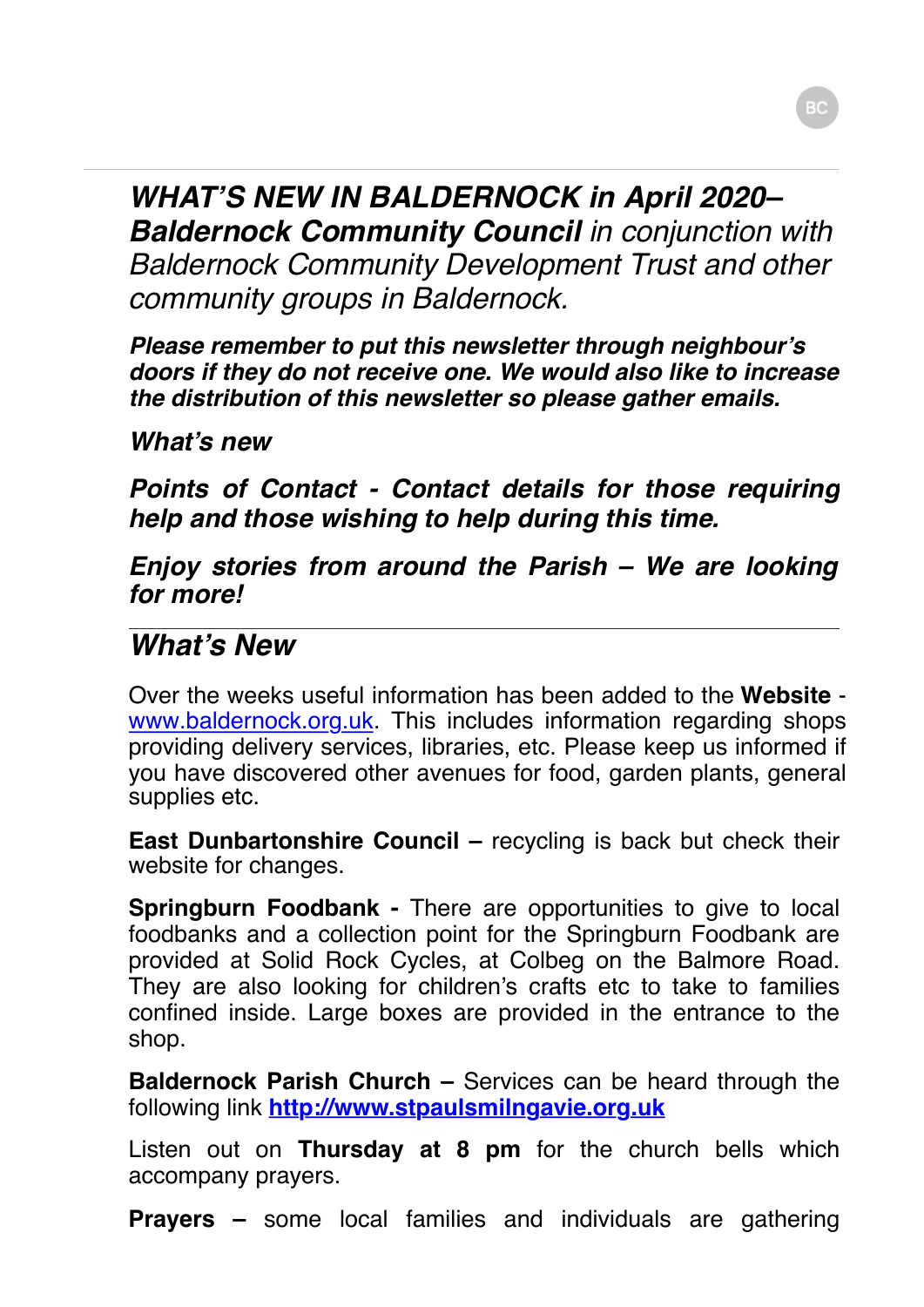**Prayers –** some local families and individuals are gathering together on-line to pray for our community and beyond. This has grown from a group that used to have prayer and meditation in Baldernock Church. If you would like to join this group or contact them please email baldernockp[rayers@gmail.com](mailto:baldernockprayers@gmail.com)

**Broadband –** The following was written by Lesley Wiseman and the community Council is supporting her appeal for help in this area. **We are asking that if any household in the community has similar problems please contact us so we can collate information. [baldernockcc@googlem](mailto:baldernockcc@googlemil.com)ail.com**

*A number of premises in Baldernock are still unable to access superfast broadband, much to the frustration of those residents and the potential detriment of businesses they are trying to run from home at this time.*

*The R100 project has been established as a follow-on contract to help upgrade around 180,000 premises across all parts of Scotland that are still stuck on slower broadband services as a result of being missed by the original £442m Digital Scotland (DSSB) project with BT (Openreach) which ended in March 2020. (I have been informed that we are one of those premises that were not included in that DSSB project.) Overall this represents around 5% of homes and businesses in Scotland who cannot yet access 30Mbps+. In October 2019 it was announced that BT had won the contract for LOT 2 (Central Scotland) which should include these Baldernock dwellings, but to date I have been unable to find out whether that is certainly the case.*

*I hope that anyone residing in Baldernock without access to superfast broadband will contact the R100 project ([R100enquiries@gov.scot\)](mailto:R100enquiries@gov.scot) to ask when* they will be *provided with FTTP or other technology to allow them to access the kinds of broadband speeds that 95% of homes and businesses in Scotland now take for granted.*

## *Points of Contact*

**Phone** – Celia Burns 01360 620220, Jane Logan 01360 620563, Mags Harwood 01360 622369, Jean Langhorne 01360 620300 Catriona Gemmell 07543734971 Linda Whitehall 01360 621803

**Email** – [baldernockcc@googlemail.com](mailto:baldernockcc@googlemail.com) [baldernockcdt@gmail.com](mailto:baldernockcdt@gmail.com)

**Facebook** – Baldernock Community Development Trust – including the **Trusts Swop and Share Facility**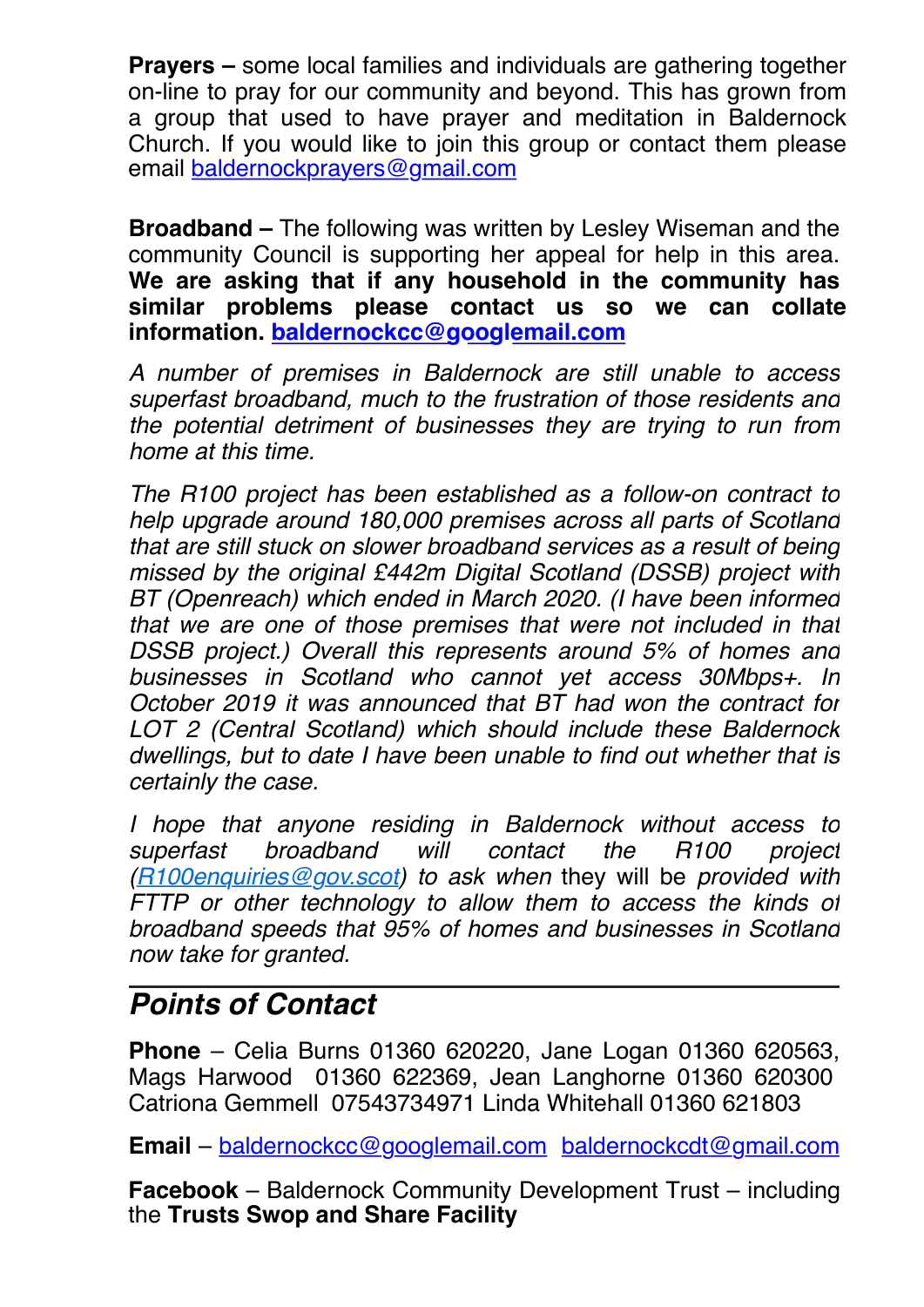**Twitter** - @Baldernock

the **Trusts Swop and Share Facility**

**Council** - Contact Please continue to keep us **Baldernock Community**  [baldernockcc@googlemail.com](mailto:baldernockcc@googlemail.com) informed of your concerns.

**Baldernock Community Development Trust -** You can find notes of our meetings on the Baldernock website at [www.baldernock.org.uk](http://www.baldernock.org.uk/) along with more information about the Trust and its work. In a community like ours, everyone will be helping each other as much as we can, but if you use Facebook you might also like to use the Trust's Swap & Share facility to seek or offer help and support. Our insurance is due for renewal. We would like to invite small contributions to Trust funds and are developing an easy way to make those online or by phone. If you would like to know more, please contact us at [baldernockcdt@gmail.com](mailto:baldernockcdt@gmail.com).

# *Stories from around the Parish.*

Some of us are taking time to write down our memories of Baldernock over the years and it is also planned to record interviews with some of our Baldernock folks. A kaleidoscope of reflections about what life was like in Baldernock . . . . drawing upon recollections and describing experiences that are memorable . . .*If you would like to take part in this project, or know more, please email [baldernockcc@gmail.com](mailto:baldernockcc@gmail.com) or [ceita.duthchasworks@outlook.com](mailto:ceita.duthchasworks@outlook.com)*

Some of the topics could include:

**Home life and leisure**

**School days**

**Farming and nurseries**

**Transport and the railway**

**Houses and places**

**People**

*Work*

*WW2*

*Perhaps you could ask your neighbour or relatives if they have stories to share; can they perhaps solve the mystery of*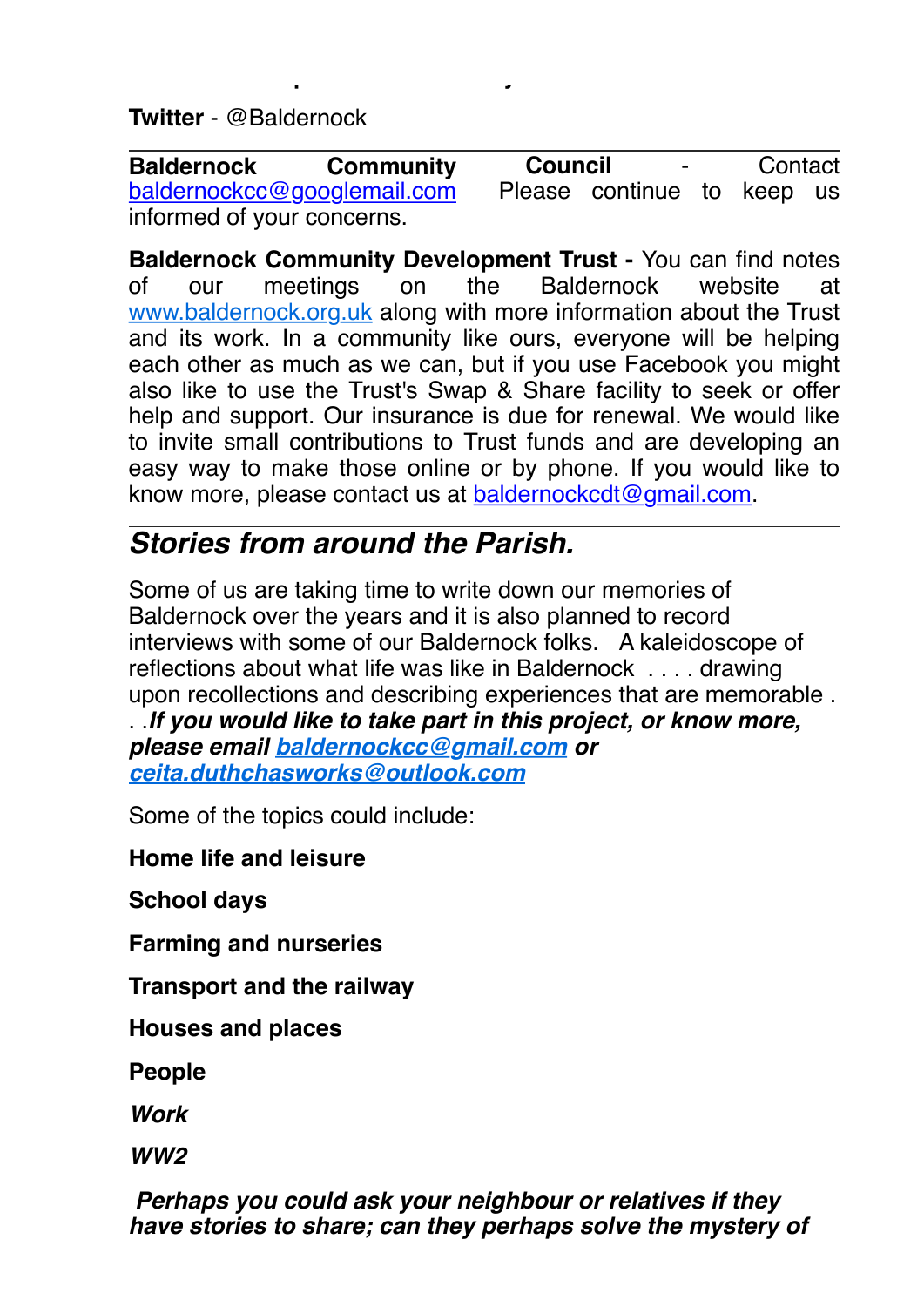#### *have stories to share; can they perhaps solve the mystery of The Recluse's Stones? The tale is told in the attached but where are they now?*

**The Goose Hoose** - Nellie and Eddie Duncan, who lived at Fluchter in the 1940s, had several animals, including geese, hens and goats. Local schoolchildren used to take to the fields, to avoid passing the Goose Hoose where the geese could be quite vicious, running out from the garden to chase off the children.

**The Recluses Stones** - In October 1906 the Glasgow Evening News reported the presence of strange inscribed stones at Balmore. They had been found at the edge of a wood, less than five minutes walk from the village, presumably uphill towards either Fluchter or Glenorchard. Local tradition suggested that they had formed part of the isolated dwelling of a former resident, thought of as a religious hermit, and the journalist confirmed they did have the appearance of building stone. He stated that there had been four stones, although he only saw two himself, the others having been spirited away prior to his visit. No information is given on size, composition or shape so it is difficult to identify their original purpose with certainty. The first may have been a lintel stone, as its inscription read: "This house stands for ever to the honour of Jesus" One end another carving read: "Christ and me forever' On the opposite side of the road the writer found a second stone, this one being inscribed: "Believe in Christ, for he is God" With another inscription "Come to Christ" Both stones also carried the carved initials J E S M, but, other than this, there is no clue to the identity of the carver. The two missing stones may have been removed by an unhappy local, as, apparently, they carried non-flattering inscriptions about the parish occupants. The third stone had an incomplete inscription:':,4hint to a' you Christian A stranger; country people are ignorant and rude" While a fourth one read: "I have not found a Christian in the whole of Baldernock"

### **Who was the mystery sculptor and why did he dislike local people? Where are the stones now?**

*Note from the Editors: If you have anything to include in future editions please contact the editor at this email address ([baldernockcc@gmail.com](mailto:baldernockcc@gmail.com)) or call Celia on 01360 620220. Please get in touch if you move or your email address changes, or if you would like us to remove your email address from our database. If you know of anyone who would like to receive the newsletter, please put them in touch with us. If they don't use email, please consider printing a copy of the newsletter for them or let us know*